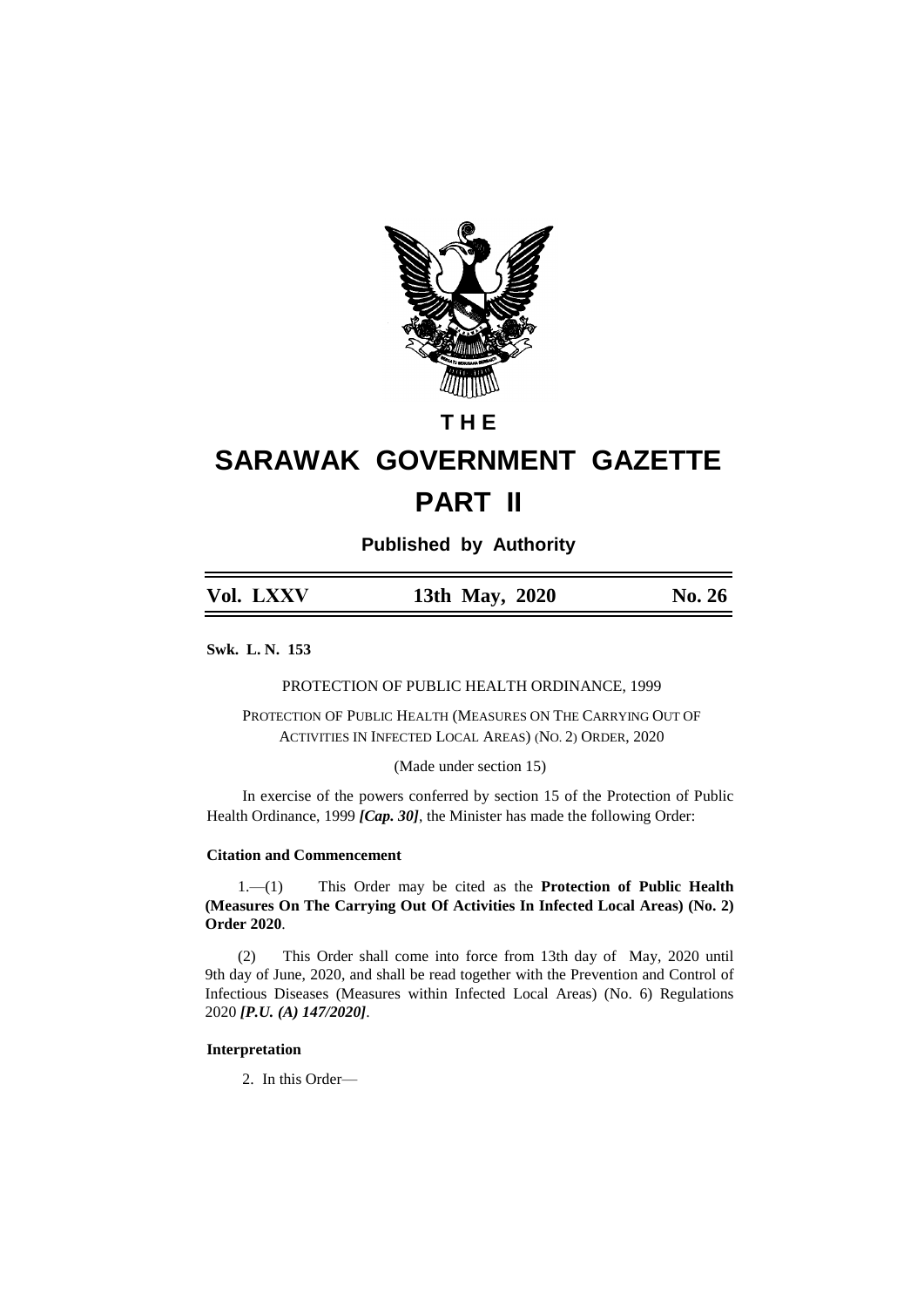"Director" means "Director" as defined under the Protection of Public Health Ordinance, 1999 *[Cap. 30]*;

"infected local area" means any area declared to be an infected local area under the Prevention and Control of Infectious Diseases (Declaration of Infected Local Areas) Order 2020 *[P.U.(A) 87/2020]*; and

"Regulations" means the Prevention and Control of Infectious Diseases (Measures within Infected Local Areas) (No. 6) Regulations 2020 *[P.U. (A) 147/2020]*.

#### **Measures for carrying out of activities**

3. Any person carrying out or intending to carry out any activity not prohibited under the Regulations shall comply with the measures listed under the Schedule.

#### **Director may issue directions,** *etc***.**

4. The Director may from time to time, with the approval of the Minister issue any direction in any manner, whether generally or specifically to any person or group of persons, necessary for carrying out the provisions of this Order.

### **Offence**

5. Any person who contravenes any provision of this Order or any direction made hereunder commits an offence.

# *SCHEDULE*

(Paragraph 3)

#### **Measures to be complied with**

 Any person carrying out or intending to carry out any activity not prohibited under the Regulations shall:

(*a*) notify the State Disaster Management Committee in writing of their intention to do so. The notice shall contain the following particulars:

(i) the name of the person or firm or company;

(ii) address at which the activity is to be carried out;

(iii) the general nature of the activity; and

(iv) plan of action taken to protect public health and to prevent spread of the disease.

The notice shall be addressed to: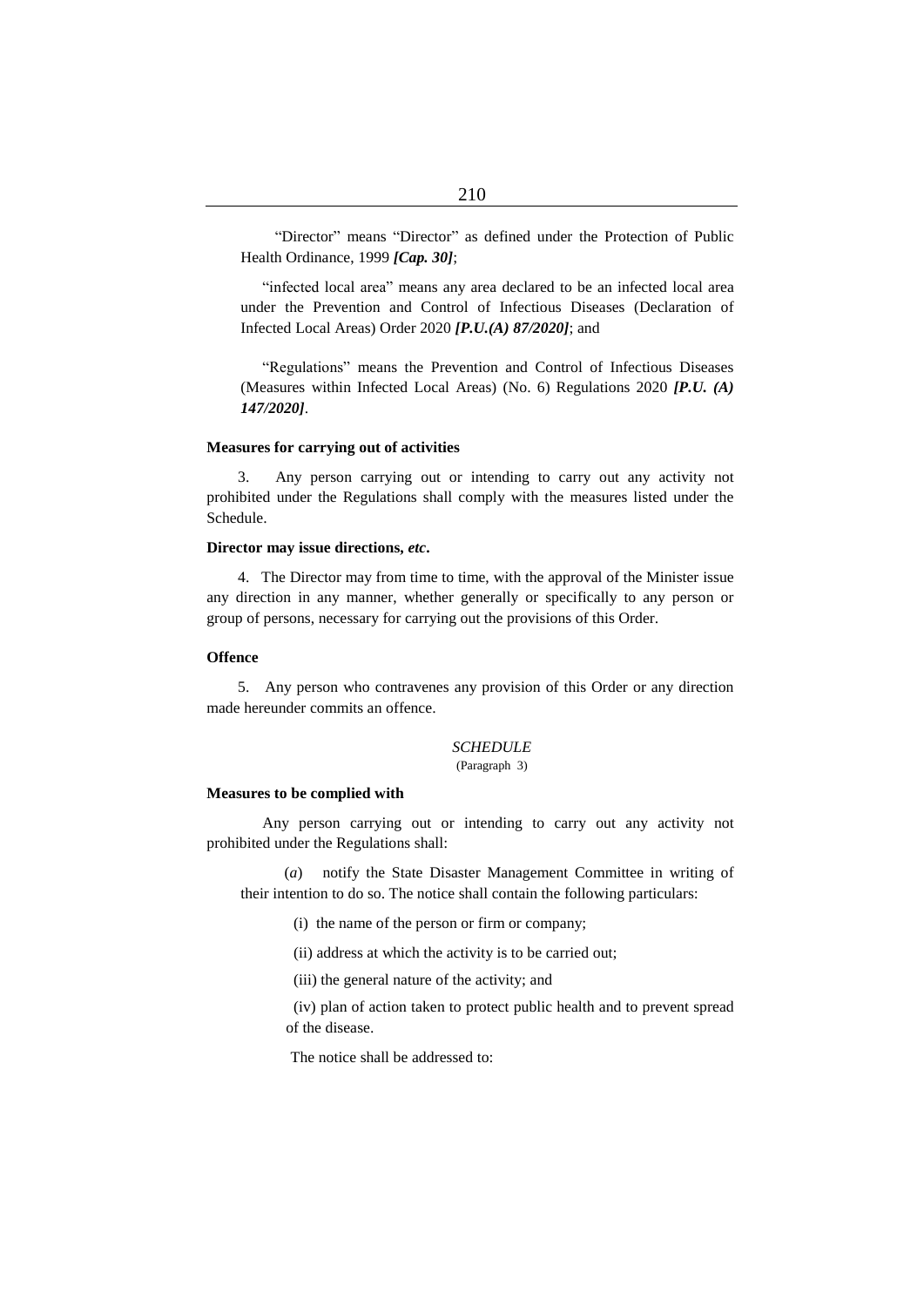Chairman,

The State Disaster Management Committee,

1st Floor, Wisma Bapa Malaysia,

93502 Petra Jaya,

Kuching, Sarawak

Email : [jpbn@sarawak.gov.my](mailto:jpbn@sarawak.gov.my)

Fax No: 082-442730

(*b*) comply with all applicable state laws; and

(*c*) comply with any guidelines or standard operating procedures issued from time to time by the State Disaster Management Committees with the approval of the Minister.

Made this 13th day of May, 2020.

# DATO SRI DR. SIM KUI HIAN *Minister For Local Government And Housing Sarawak*

MLGH/L/181 JLD. 1 (1)

**Swk. L. N. 154**

#### PROTECTION OF PUBLIC HEALTH ORDINANCE, 1999

# PROTECTION OF PUBLIC HEALTH (MOVEMENT OF PERSONS IN INFECTED LOCAL AREAS) ORDER, 2020

(Made under section 15)

In exercise of the powers conferred by section 15 of the Protection of Public Health Ordinance, 1999 *[Cap. 30]*, the Minister has made the following Order:

## **Citation and Commencement**

1.—(1) This Order may be cited as the **Protection of Public Health (Movement of Persons In Infected Local Areas) Order, 2020**.

(2) This Order shall be deemed to have come into force from 4th day of May, 2020 until 9th day of June, 2020, and shall be read together with the Prevention and Control of Infectious Diseases (Measures within Infected Local Areas) (No. 6) Regulations 2020 *[P.U. (A) 147/2020]*.